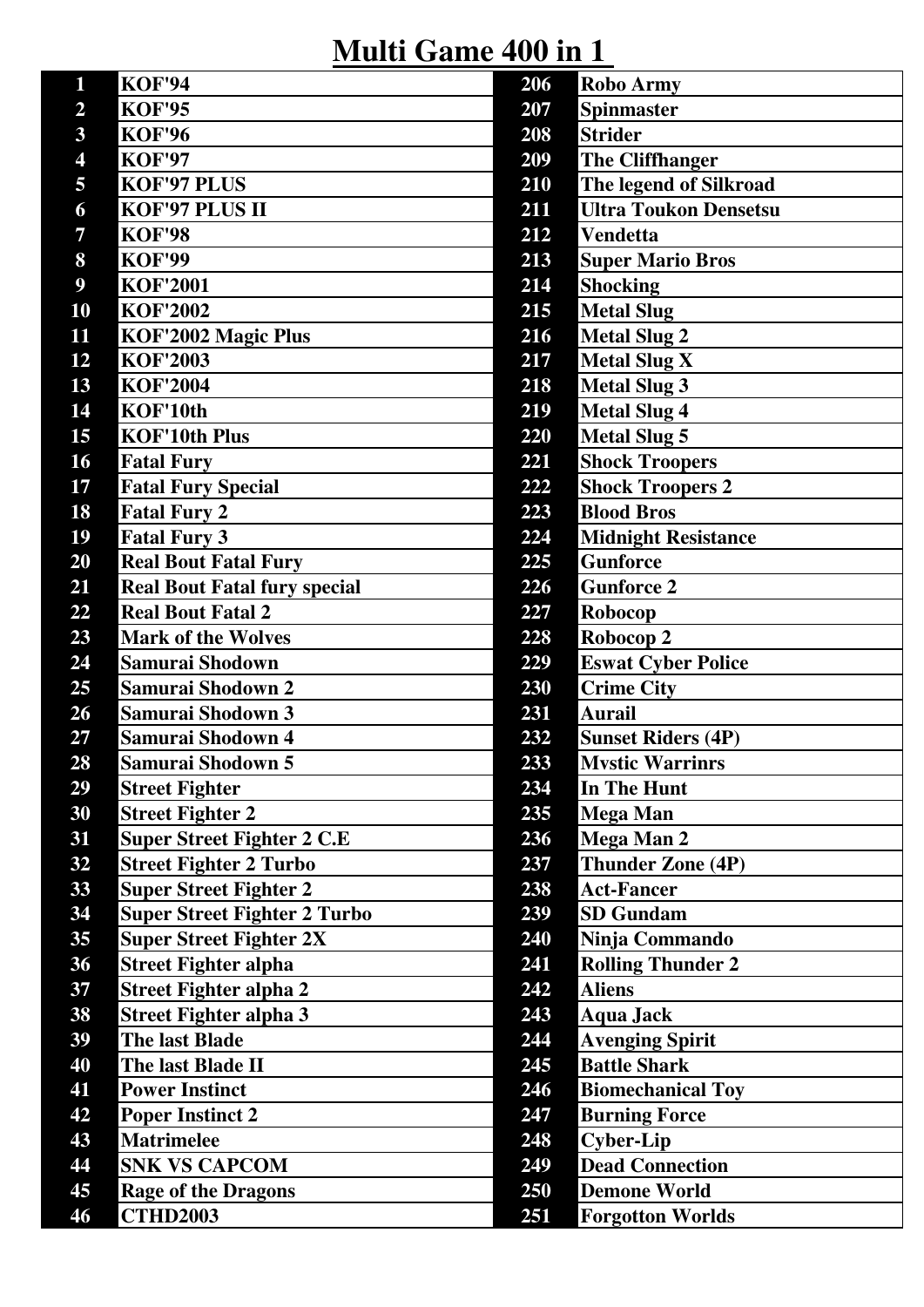| 47 | <b>Savage Reign</b>              | 252 | <b>Night Striker</b>                  |
|----|----------------------------------|-----|---------------------------------------|
| 48 | <b>Kizuna Encounter</b>          | 253 | <b>Tank Force</b>                     |
| 49 | <b>Art Of fighting New</b>       | 254 | <b>Toki</b>                           |
| 50 | Art of fighting 2, New           | 255 | <b>Ultraman club</b>                  |
| 51 | Art of fighting 3                | 256 | Wild West C.O.W                       |
| 52 | <b>Double Dragon</b>             | 257 | <b>Willow</b>                         |
| 53 | <b>Darksalkers</b>               | 258 | <b>Zombie Raid</b>                    |
| 54 | <b>Night Warriors</b>            | 259 | <b>Dragon Gun</b>                     |
| 55 | <b>Vampire Savior</b>            | 260 | <b>Jurassic Park</b>                  |
| 56 | <b>Vampire Savior 2</b>          | 261 | 1944                                  |
| 57 | <b>Martial Champion</b>          | 262 | <b>After Burner II</b>                |
| 58 | <b>Saturday Night Masters</b>    | 263 | <b>Alpha Mission II</b>               |
| 59 | <b>Slammasters 2</b>             | 264 | <b>Prehistoric Isle</b>               |
| 60 | <b>Pockel Fighter</b>            | 265 | <b>Prehistoric Isle 2</b>             |
| 61 | Ninja Master's                   | 266 | <b>S1945 PLUS</b>                     |
| 62 | <b>Breakers</b>                  | 267 | Area 88                               |
| 63 | <b>Breaker's Revenge</b>         | 268 | <b>Carrier Air Wing</b>               |
| 64 | <b>Violence Fight, new</b>       | 269 | <b>Aero Fighters 2</b>                |
| 65 | <b>Solitary Fighter</b>          | 270 | <b>Aero Fighters 3</b>                |
| 66 | <b>World Heroes</b>              | 271 | <b>Earth Defense Force</b>            |
| 67 | <b>World Heroes Perfect</b>      | 272 | <b>Tengai</b>                         |
| 68 | <b>World Heroes 2</b>            | 273 | <b>Silkworm</b>                       |
| 69 | <b>World Heroes 2 Jet</b>        | 274 | <b>Side Arms</b>                      |
| 70 | <b>X-Men Vs Street Fighter</b>   | 275 | P-47 ACES                             |
| 71 | <b>Children of the Atom</b>      | 276 | <b>Battle Chopper</b>                 |
| 72 | <b>Marvel Vs Capcom</b>          | 277 | <b>Gradius</b>                        |
| 73 | <b>Marvel Super Heroes</b>       | 278 | <b>Gradius II</b>                     |
| 74 | <b>Marvel VS Street Fighter</b>  | 279 | <b>Gradius III</b>                    |
| 75 | <b>Dragonball Z</b>              | 280 | <b>Gokujyou Parodius</b>              |
| 76 | Dragonball Z II                  | 281 | <b>Sexy Parodius</b>                  |
| 77 | <b>Muscle Bomber Duo</b>         | 282 | <b>Thunder Cross</b>                  |
| 78 | <b>Three Wonders</b>             | 283 | <b>Thunder Cross II</b>               |
| 79 | Waku Waku 7                      | 284 | <b>Andro Dunos</b>                    |
| 80 | <b>Far East of Eden</b>          | 285 | <b>Blazing Star</b>                   |
| 81 | <b>Mutant Fighter</b>            | 286 | <b>Captain Tomaday</b>                |
| 82 | <b>The Final Round</b>           | 287 | <b>Eco Fighters</b>                   |
| 83 | <b>3Count Bout</b>               | 288 | <b>Darius Gaiden 2</b>                |
| 84 | <b>Aggressors Of Dark Kombat</b> | 289 | <b>Ghost Pilots</b>                   |
| 85 | <b>Blood Storm</b>               | 290 | <b>Giga Wing</b>                      |
| 86 | <b>Cyberbots</b>                 | 291 | <b>Gigandes</b>                       |
| 87 | <b>Dino Rex</b>                  | 292 | <b>Gratia-Second Earth</b>            |
| 88 | <b>Dragon Master</b>             | 293 | <b>Last Resort</b>                    |
| 89 | <b>Dragon Might</b>              | 294 | <b>Mars Matrix</b>                    |
| 90 | <b>Final Blow</b>                | 295 | <b>Metal Black</b>                    |
| 91 | <b>Galaxy Fight</b>              | 296 | <b>Mystic Riders</b>                  |
| 92 | <b>King of the Mongsters</b>     | 297 | Ordyne                                |
| 93 | King of the Mongsters 2          | 298 | Raiga-Strato Fighter                  |
| 94 | <b>Kamov's Revenge</b>           | 299 | <b>Super Spacefortress Macross II</b> |
|    |                                  |     |                                       |

| 52              | <b>Night Striker</b>                  |
|-----------------|---------------------------------------|
| 53              | <b>Tank Force</b>                     |
| 54              | <b>Toki</b>                           |
| 55              | Ultraman club                         |
| 56              | Wild West C.O.W                       |
| 57              | <b>Willow</b>                         |
| 58              | <b>Zombie Raid</b>                    |
| 59              | <b>Dragon Gun</b>                     |
| 60              | <b>Jurassic Park</b>                  |
| 61              | 1944                                  |
| 62              | <b>After Burner II</b>                |
| 63              | <b>Alpha Mission II</b>               |
| 64              | <b>Prehistoric Isle</b>               |
| 65              | <b>Prehistoric Isle 2</b>             |
| 66              | <b>S1945 PLUS</b>                     |
| 67              | Area 88                               |
| 68              | <b>Carrier Air Wing</b>               |
| 69              | <b>Aero Fighters 2</b>                |
| $\overline{70}$ | <b>Aero Fighters 3</b>                |
| 71              | <b>Earth Defense Force</b>            |
| 72              | Tengai                                |
| 73              | <b>Silkworm</b>                       |
| 74              | <b>Side Arms</b>                      |
| 75              | P-47 ACES                             |
| $\overline{76}$ | <b>Battle Chopper</b>                 |
| $\overline{77}$ | <b>Gradius</b>                        |
| 78              | <b>Gradius II</b>                     |
| 79              | <b>Gradius III</b>                    |
| 80              | <b>Gokujyou Parodius</b>              |
| 81              | <b>Sexy Parodius</b>                  |
| 82              | <b>Thunder Cross</b>                  |
| 83              | <b>Thunder Cross II</b>               |
| 84              | <b>Andro Dunos</b>                    |
| 85              | <b>Blazing Star</b>                   |
| 86              | <b>Captain Tomaday</b>                |
| 87              | <b>Eco Fighters</b>                   |
| 88              | <b>Darius Gaiden 2</b>                |
| 89              | <b>Ghost Pilots</b>                   |
| 90              | <b>Giga Wing</b>                      |
| 91              | <b>Gigandes</b>                       |
| 92              | <b>Gratia-Second Earth</b>            |
| 93              | <b>Last Resort</b>                    |
| 94              | <b>Mars Matrix</b>                    |
| 95              | <b>Metal Black</b>                    |
| 96              | <b>Mystic Riders</b>                  |
| 97              | Ordyne                                |
| 98              | Raiga-Strato Fighter                  |
| 99              | <b>Super Spacefortress Macross II</b> |
|                 |                                       |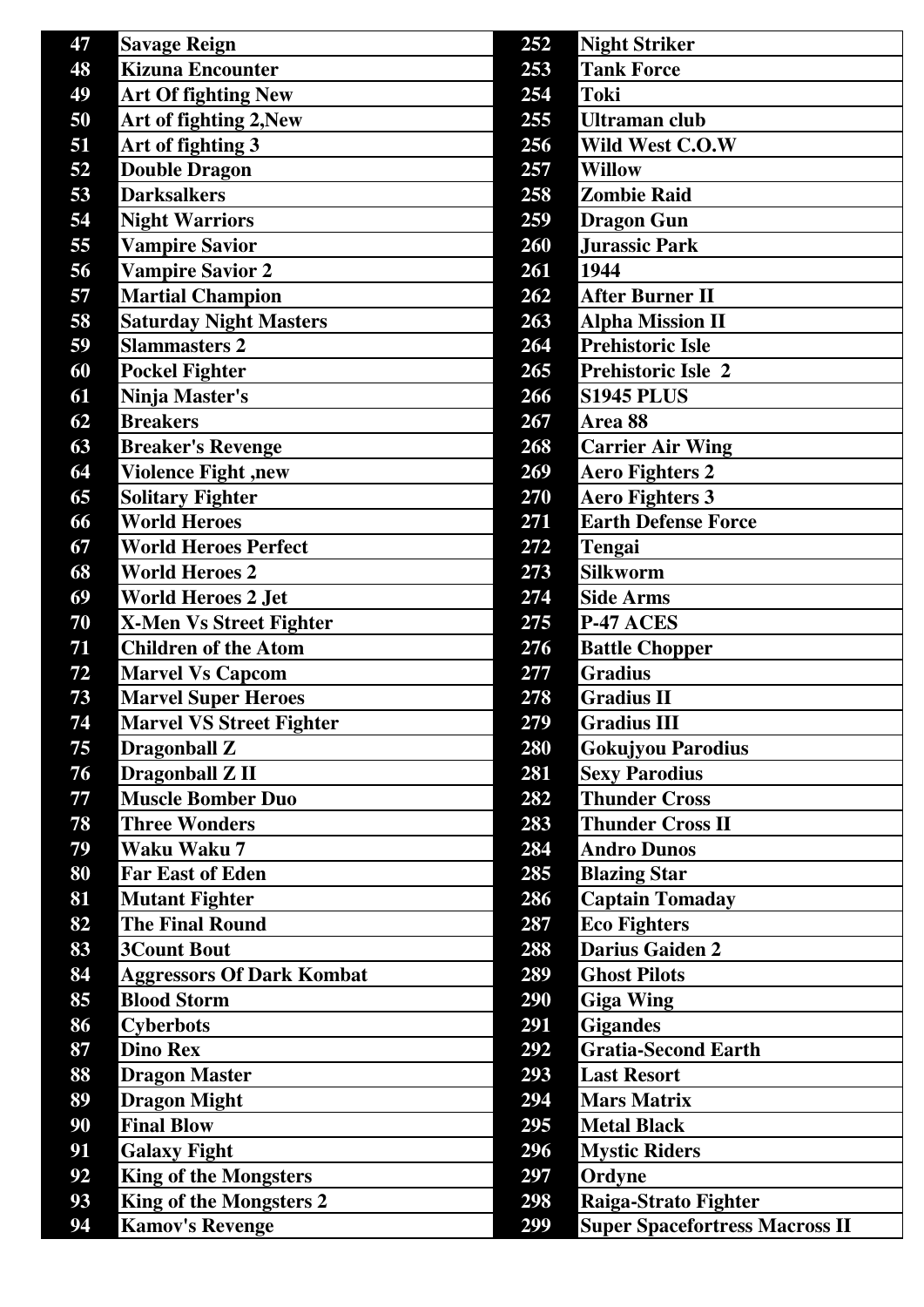| 95         | <b>Matamoquster</b>                  | 300 | <b>Twin Bee Yahhool</b>            |
|------------|--------------------------------------|-----|------------------------------------|
| 96         | <b>Super Gem Fighter</b>             | 301 | <b>Twinkle Star Sprites</b>        |
| 97         | <b>Ta-o Taido</b>                    | 302 | <b>U.N.Squadron</b>                |
| 98         | <b>Tattoo Assassins</b>              | 303 | <b>Xexex</b>                       |
| 99         | <b>Voltage Fighter Gowcaizer</b>     | 304 | <b>Zed Blade</b>                   |
| <b>100</b> | <b>Double Dragon</b>                 | 305 | <b>Zero Wing</b>                   |
| 101        | <b>Double Dragon II</b>              | 306 | 88 Games                           |
| 102        | <b>Double Dragon III</b>             | 307 | <b>Capcom Sports Club</b>          |
| 103        | <b>Gaia Crusaders</b>                | 308 | <b>Super Slams</b>                 |
| 104        | 64th. Street                         | 309 | <b>Street Hoop</b>                 |
| 105        | The combatnbes                       | 310 | <b>Punk Shot</b>                   |
| 106        | Growl (4P)                           | 311 | <b>Super Sidekicks</b>             |
| 107        | <b>The Simpsons</b>                  | 312 | <b>Super Sidekicks 2</b>           |
| 108        | <b>Golden Axe</b>                    | 313 | <b>Super Sidekicks 3</b>           |
| 109        | <b>Blade Master</b>                  | 314 | <b>Super Sidekicks 4</b>           |
| <b>110</b> | <b>Pretty Soldier Sailor Moon</b>    | 315 | <b>World Cup'90</b>                |
| 111        | <b>Oriental Legend/XI YO GI (4P)</b> | 316 | <b>Big Striker</b>                 |
| 112        | <b>Knight of Valour (4P)</b>         | 317 | <b>Dream Soccer'94</b>             |
| 113        | <b>Knight of Valour Plus (4P)</b>    | 318 | <b>Back Street Soccer</b>          |
| 114        | <b>Crude Buster</b>                  | 319 | <b>Euro Champ'92</b>               |
| 115        | <b>Nemo</b>                          | 320 | <b>Football Champ</b>              |
| 116        | <b>Dark Seal</b>                     | 321 | <b>Goal! Goal! Goal!</b>           |
| 117        | Dark Seal 2                          | 322 | <b>Hat Trick Hero</b>              |
| <b>118</b> | <b>Undercover Cops</b>               | 323 | <b>Hat Trick Hero'93</b>           |
| 119        | <b>Arabian Magic</b>                 | 324 | <b>Hat Trick Hero'95</b>           |
| 120        | <b>Ken-Go</b>                        | 325 | Neo-Geo Cup'98                     |
| 121        | <b>Moonwalker (3P)</b>               | 326 | <b>Super Cup Finals</b>            |
| 122        | <b>Bad Dudes vs Dragonninja</b>      | 327 | <b>Taito Power Goal</b>            |
| 123        | Caveman Ninja                        | 328 | <b>Power Spikes, New</b>           |
| 124        | <b>Shadow Force</b>                  | 329 | <b>Power Spikes II</b>             |
| 125        | <b>Wonder Boy</b>                    | 330 | <b>Neo Turf Masters</b>            |
| 126        | <b>Wonder Boy 3</b>                  | 331 | <b>2020 Super Baseball</b>         |
| 127        | Hook (4P)                            | 332 | <b>Super World Stadinm'92</b>      |
| 128        | Ghouls'n goblins                     | 333 | <b>Super World Stadinm'93</b>      |
| 129        | <b>Ghouls'n ghosts</b>               | 334 | Jitsuryoku!!ProYakyuu              |
| 130        | <b>Dynamite Dux</b>                  | 335 | <b>Billiard Academy Real Break</b> |
| 131        | <b>Hammerin' Harry</b>               | 336 | <b>Pocket Gal</b>                  |
| 132        | <b>Snow Bros</b>                     | 337 | Chase H.Q.                         |
| 133        | <b>Snow Bros 2</b>                   | 338 | <b>Continental Circus</b>          |
| 134        | <b>Tumble Pop</b>                    | 339 | <b>Turbo Outrun</b>                |
| 135        | Ninja Combat                         | 340 | <b>Riding Hero</b>                 |
| 136        | <b>Shadow Warriors</b>               | 341 | <b>Thrash Rally</b>                |
| 137        | <b>Shinobi</b>                       | 342 | <b>World Grand Prix</b>            |
| 138        | <b>Final Fight</b>                   | 343 | <b>World Grand Prix 2</b>          |
| 139        | The King of Dragons (3P)             | 344 | <b>Stakes Winner 2</b>             |
| 140        | <b>Dynasty Wars</b>                  | 345 | <b>Flying Power Disc</b>           |
| 141        | <b>Warriors of Face (3P)</b>         | 346 | <b>World Class Bowing</b>          |
| 142        | Knights of The Round (3P)            | 347 | <b>Stone Ball (4P)</b>             |
|            |                                      |     |                                    |

| 300 | <b>Twin Bee Yahhool</b>            |
|-----|------------------------------------|
| 301 | <b>Twinkle Star Sprites</b>        |
| 302 | <b>U.N.Squadron</b>                |
| 303 | <b>Xexex</b>                       |
| 304 | <b>Zed Blade</b>                   |
| 305 | <b>Zero Wing</b>                   |
| 306 | <b>88 Games</b>                    |
| 307 | <b>Capcom Sports Club</b>          |
| 308 | <b>Super Slams</b>                 |
| 309 | <b>Street Hoop</b>                 |
| 310 | <b>Punk Shot</b>                   |
| 311 | <b>Super Sidekicks</b>             |
| 312 | <b>Super Sidekicks 2</b>           |
| 313 | <b>Super Sidekicks 3</b>           |
| 314 | <b>Super Sidekicks 4</b>           |
| 315 | <b>World Cup'90</b>                |
| 316 | <b>Big Striker</b>                 |
| 317 | <b>Dream Soccer'94</b>             |
| 318 | <b>Back Street Soccer</b>          |
| 319 | <b>Euro Champ'92</b>               |
| 320 | <b>Football Champ</b>              |
| 321 | <b>Goal! Goal! Goal!</b>           |
| 322 | <b>Hat Trick Hero</b>              |
| 323 | <b>Hat Trick Hero'93</b>           |
| 324 | <b>Hat Trick Hero'95</b>           |
| 325 | Neo-Geo Cup'98                     |
| 326 | <b>Super Cup Finals</b>            |
| 327 | <b>Taito Power Goal</b>            |
| 328 | <b>Power Spikes, New</b>           |
| 329 | <b>Power Spikes II</b>             |
| 330 | <b>Neo Turf Masters</b>            |
| 331 | <b>2020 Super Baseball</b>         |
| 332 | <b>Super World Stadinm'92</b>      |
| 333 | <b>Super World Stadinm'93</b>      |
| 334 | Jitsuryoku!!ProYakyuu              |
| 335 | <b>Billiard Academy Real Break</b> |
| 336 | <b>Pocket Gal</b>                  |
| 337 | Chase H.Q.                         |
| 338 | <b>Continental Circus</b>          |
| 339 | <b>Turbo Outrun</b>                |
| 340 | <b>Riding Hero</b>                 |
| 341 | <b>Thrash Rally</b>                |
| 342 | <b>World Grand Prix</b>            |
| 343 | <b>World Grand Prix 2</b>          |
| 344 | <b>Stakes Winner 2</b>             |
| 345 | <b>Flying Power Disc</b>           |
| 346 | <b>World Class Bowing</b>          |
| 347 | <b>Stone Ball (4P)</b>             |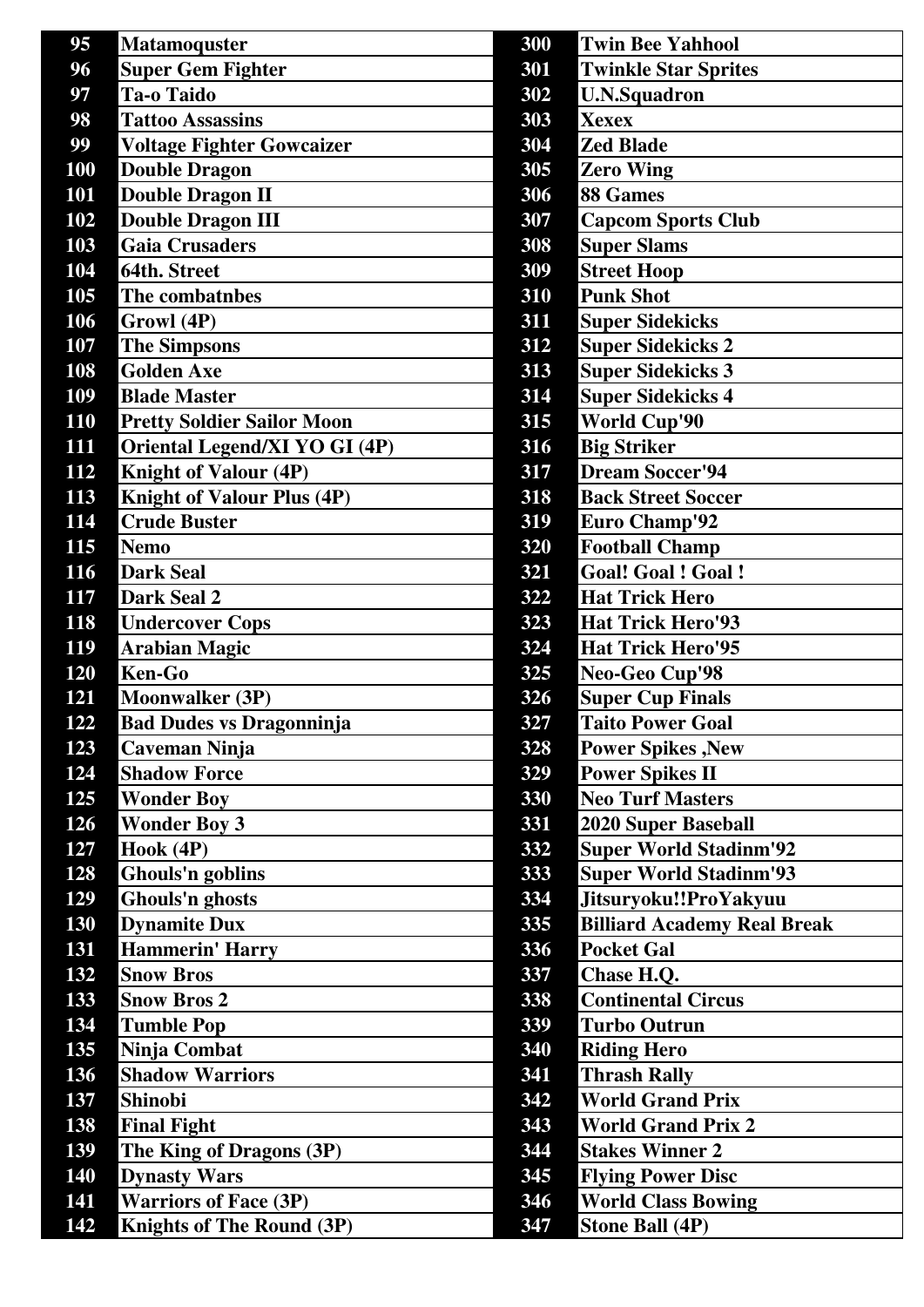| <b>The Punisher</b>                       | 348                          | <b>Super Dodge Ball</b>           |
|-------------------------------------------|------------------------------|-----------------------------------|
| Cadillac & Dinosaurs (3P)                 | 349                          | <b>Puzzle Bobble</b>              |
| <b>Captain Commando</b>                   | 350                          | <b>Puzzle Bobble (SNK)</b>        |
| <b>Tiger Road</b>                         | 351                          | <b>Puzzle Bobble 2</b>            |
| <b>Black Tiger</b>                        | 352                          | <b>Puzzle Bobble 2 (SNK)</b>      |
| <b>Superman</b>                           | 353                          | <b>Puzzle Bobble 2X</b>           |
| <b>Athena</b>                             | 354                          | <b>Puzzle Bobble 3</b>            |
| X-Men                                     | 355                          | <b>Puzzle Bobble 4</b>            |
| <b>Splatter House</b>                     | 356                          | <b>Bubble 2000</b>                |
| <b>Violent Storm</b>                      | 357                          | <b>Bubble Bobble</b>              |
| <b>Metamorphic Force</b>                  | 358                          | <b>Bubble Bobble 2</b>            |
| <b>Alien Vs Predator (3P)</b>             | 359                          | <b>Don Doko Don</b>               |
| <b>Captain America (4P)</b>               | 360                          | <b>Funky Jet</b>                  |
| Dungeons & Dragons: Tower of Doom (4P)    | 361                          | <b>Head Panic</b>                 |
| Dungeons&Dragons: Shadow over mystara(4P) | 362                          | <b>Penguin Brothers</b>           |
| Ninja Spirit                              | 363                          | <b>Rainbowislands</b>             |
| <b>Altered Beast</b>                      | 364                          | <b>The Berlin Wall</b>            |
| <b>Batmon</b>                             | 365                          | <b>Super Buger Time</b>           |
| <b>Mad Motor</b>                          | 366                          | <b>Tetris</b>                     |
| Sengoku                                   | 367                          | <b>Tetris Plus 2</b>              |
| Sengoku 2                                 | 368                          | <b>Super Puzzle Fighter 2T</b>    |
|                                           | 369                          | <b>Gururin</b>                    |
| <b>Gladiator</b>                          | 370                          | Guts'n                            |
| <b>Top Hunter</b>                         | 371                          | <b>Kokontouzal Eto Monogatari</b> |
| <b>Haunted Castle</b>                     | 372                          | <b>Money Puzzle Exchanger</b>     |
| <b>Thunder Fox</b>                        | 373                          | <b>Monster Slider</b>             |
| <b>Kung-Fu Master</b>                     | 374                          | <b>Pnickie</b>                    |
| <b>Vigilante</b>                          | 375                          | Pop'N Pop                         |
| <b>Hachool</b>                            | 376                          | Primella                          |
| <b>Trio The Punch</b>                     | 377                          | <b>Puchi Carat</b>                |
| <b>Rastan</b>                             | 378                          | <b>Puyo Puyo</b>                  |
| <b>Rastan II</b>                          | 379                          | Puyo Puyo 2                       |
| <b>Silent Dragon</b>                      | 380                          | <b>Puzzled</b>                    |
| <b>Legend of Hero Tonma</b>               | 381                          | <b>Taisen Puzzle-dama</b>         |
| <b>Astyanax</b>                           | 382                          | <b>Taisen Tokkae-dama</b>         |
| <b>Lga Ninjyutsuden</b>                   | 383                          | <b>Tokimeki Memorial</b>          |
| <b>Powered Gear</b>                       | 384                          | <b>Uo Poko</b>                    |
| <b>Turtles</b>                            | 385                          | <b>Bomber Man World</b>           |
| <b>Turtles 2</b>                          | 386                          | <b>Neo Bomberman</b>              |
| <b>Karate Blazers (4P)</b>                | 387                          | <b>Puckman Pockimon</b>           |
| <b>Crime Fighters</b>                     | 388                          | <b>Mighty! Pang</b>               |
| Ninja Kids                                | 389                          | Pang!                             |
| <b>Armorde Warriors</b>                   | 390                          | Pang! 3                           |
| <b>Asterix</b>                            | 391                          | <b>Multi Champ</b>                |
| <b>Battle Circuit</b>                     | 392                          | <b>The Irritating Maze</b>        |
| <b>Battletoads</b>                        | 393                          | <b>Arkanoid Returns</b>           |
| <b>Blue's Journey</b>                     | 394                          | <b>VS Block Breaker</b>           |
| <b>Bucky O'Hare</b>                       | 395                          | <b>Bang Bead</b>                  |
|                                           | <b>Magical Cat Adventure</b> |                                   |

| 348             | <b>Super Dodge Ball</b>        |
|-----------------|--------------------------------|
| }49             | <b>Puzzle Bobble</b>           |
| 50              | <b>Puzzle Bobble (SNK)</b>     |
| <b>51</b>       | <b>Puzzle Bobble 2</b>         |
| 352             | <b>Puzzle Bobble 2 (SNK)</b>   |
| 53              | <b>Puzzle Bobble 2X</b>        |
| 54              | <b>Puzzle Bobble 3</b>         |
| 555             | <b>Puzzle Bobble 4</b>         |
| 56              | <b>Bubble 2000</b>             |
| 157             | <b>Bubble Bobble</b>           |
| 58              | <b>Bubble Bobble 2</b>         |
| 59              | <b>Don Doko Don</b>            |
| 860             | <b>Funky Jet</b>               |
| 61              | <b>Head Panic</b>              |
| 62              | <b>Penguin Brothers</b>        |
| 63              | <b>Rainbowislands</b>          |
| 64              | <b>The Berlin Wall</b>         |
| 865             | <b>Super Buger Time</b>        |
| 866             | <b>Tetris</b>                  |
| 867             | <b>Tetris Plus 2</b>           |
| $\overline{68}$ | <b>Super Puzzle Fighter 2T</b> |
| 869             | <b>Gururin</b>                 |
| 370             | Guts'n                         |
| 371             | Kokontouzal Eto Monogatari     |
| 372             | <b>Money Puzzle Exchanger</b>  |
| 373             | <b>Monster Slider</b>          |
| 374             | <b>Pnickie</b>                 |
| 375             | Pop'N Pop                      |
| 376             | Primella                       |
| }77             | <b>Puchi Carat</b>             |
| 378             | <b>Puyo Puyo</b>               |
| 379             | <b>Puyo Puyo 2</b>             |
| 80              | <b>Puzzled</b>                 |
| 81              | <b>Taisen Puzzle-dama</b>      |
| 82              | <b>Taisen Tokkae-dama</b>      |
| 83              | <b>Tokimeki Memorial</b>       |
| 84              | <b>Uo Poko</b>                 |
| 85              | <b>Bomber Man World</b>        |
| 86              | <b>Neo Bomberman</b>           |
| 87              | <b>Puckman Pockimon</b>        |
| 88              | <b>Mighty! Pang</b>            |
| 89              | Pang!                          |
| }90             | Pang! 3                        |
| 391             | <b>Multi Champ</b>             |
| 392             | <b>The Irritating Maze</b>     |
| 393             | <b>Arkanoid Returns</b>        |
| }94             | <b>VS Block Breaker</b>        |
| 95              | <b>Bang Bead</b>               |
|                 |                                |